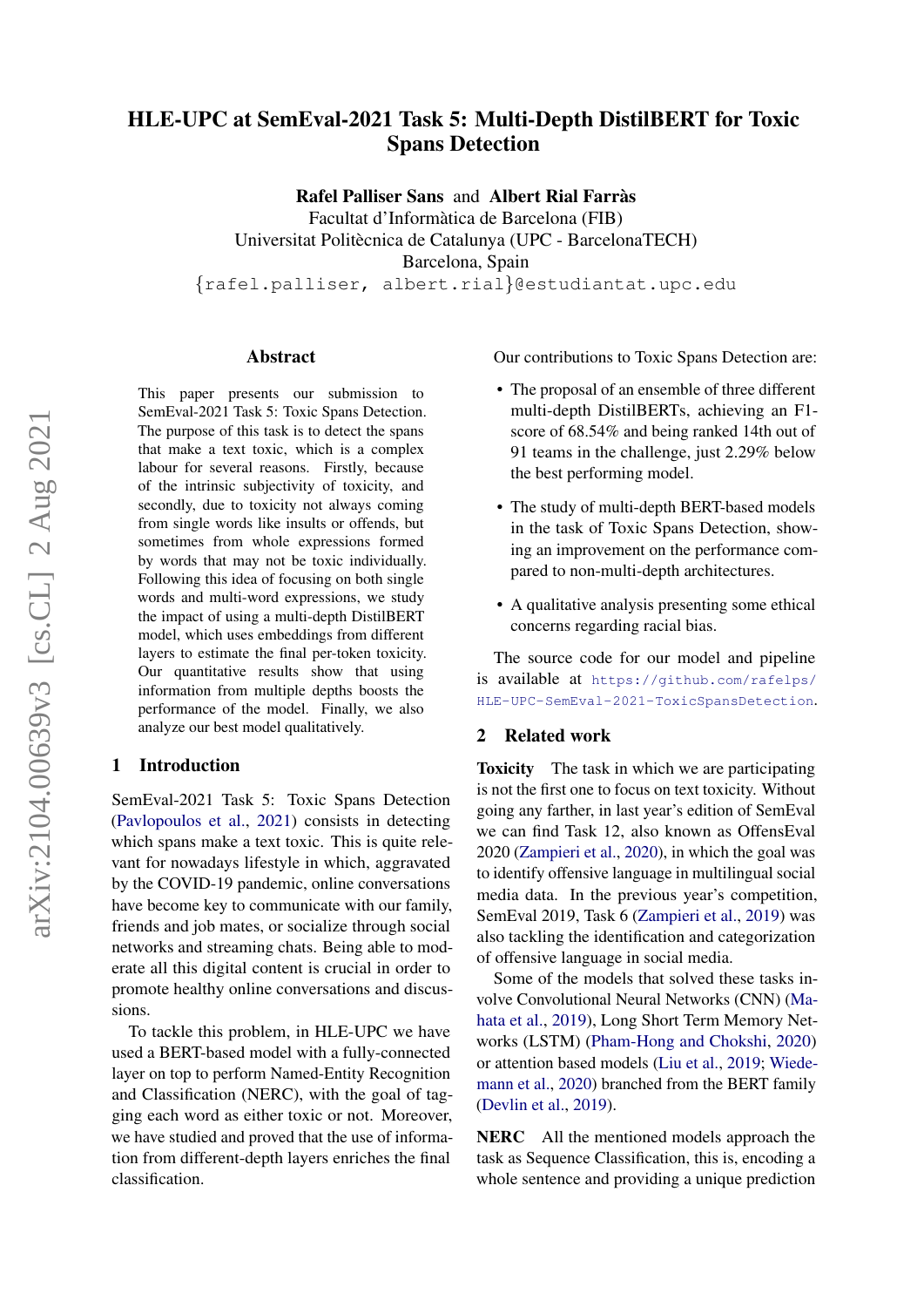for it. Toxic Spans Detection, however, goes a step further by asking participants to detect toxic spans, the exact characters or words that make a text toxic. For this reason, instead of modelling the task as sentiment analysis or document/comment classification, it seems more natural to approach it as token classification, generating an output for each token. More specifically, this task could be seen as a Named Entity Recognition and Classification (NERC) task, in which the goal would be to output the most probable sequence of labels (toxic or not) given an input sentence.

In the field of NERC, we also find some interesting models. The state-of-the-art today are attentionbased models, usually stemming from transformers such as BERT [\(Devlin et al.,](#page-5-4) [2019\)](#page-5-4), which can be easily converted into a token classifier by adding a simple linear layer on top of the per-token output. However, we can also find some other attentionbased models using CNNs [\(Baevski et al.,](#page-5-5) [2019\)](#page-5-5) or even recurrent architectures such as [Jiang et al.](#page-5-6) [\(2019\)](#page-5-7); Straková et al. (2019); [Peters et al.](#page-5-8) [\(2018\)](#page-5-8), which mix BiLSTMs, CNNs or CRF layers.

# <span id="page-1-1"></span>3 Data and Methodology

## 3.1 Data Description

For this task, the organizers provide us with the Toxic Spans Detection (TSD) dataset, also presented in [Pavlopoulos et al.](#page-5-0) [\(2021\)](#page-5-0), containing phrases and comments that may contain toxic spans. Together with each comment, there is the set of indices of the characters that are considered toxic.

The TSD dataset is split into three subsets: trial, train and test sets with approximately 700, 8000 and 2000 comments respectively. All the models presented in this work have been trained exclusively on the TSD training set, while the trial set has been used to validate our systems. Finally, the test set has served to evaluate the performance of our final models using the available limited submissions for the competition.

The TSD dataset contains very diverse comments. Some of them seem quite simple, but others may be ambiguous, require context knowledge or an understanding of tone, which makes the task extremely challenging. There are also some words that have been written in an ingenious way, to avoid naïve toxic detectors, or that are bleeped or censored. Following we present a couple of examples, where toxic characters are underlined:

• This is a stupid example, so thank you for

nothing a!@#!@.

• I bet you can't wait to see him behind bars.

# 3.2 Data Cleaning

With a simple data exploration, it can be seen that approximately 90% of the toxic spans exactly match with word boundaries, but in the remaining cases we find strange cases such as the following ones:

- 1. You are an idiot: There is a whitespace as a toxic span boundary.
- 2. You are an idiot: A random singleton character is marked as toxic.
- 3. You are an idiot: "Y" is not marked as toxic but "ou" is.

The majority of these inconsistencies are already known by the organizers of the task and other participants. However, they should still be tackled to provide the best data possible to our models. For this reason, we have cleaned the data using three simple steps and following the idea of toxicity coming from complete words but not from single characters. For each group of consecutive annotated toxic offsets:

- 1. Iteratively remove the first or last toxic offset if it belongs to a whitespace. This solves the first type of inconsistencies.
- 2. Remove the toxic offset if it is a singleton: a single consecutive character marked as toxic. This helps in the second type of strange cases.
- 3. Iteratively left-expand the range of toxic offsets if the previous character is alphanumeric (so it belongs to the same word). Same for right-expansion. This solves the third problem by including the offsets of the whole word as toxic whenever more than one character is marked as so. $<sup>1</sup>$  $<sup>1</sup>$  $<sup>1</sup>$ </sup>

After cleaning the data, almost the totality of the annotations matches word boundaries. On one side this confirms our hypothesis that toxicity comes from words or expressions but not from characters. On the other side, this enables a word by word analysis in a consistent and robust manner. Nevertheless, the task remains challenging given the subjectivity of the annotations.

<span id="page-1-0"></span> $1$ <sup>1</sup>The opposite strategy, discarding words if not all their characters were marked as toxic was also studied but rejected as performed poorer.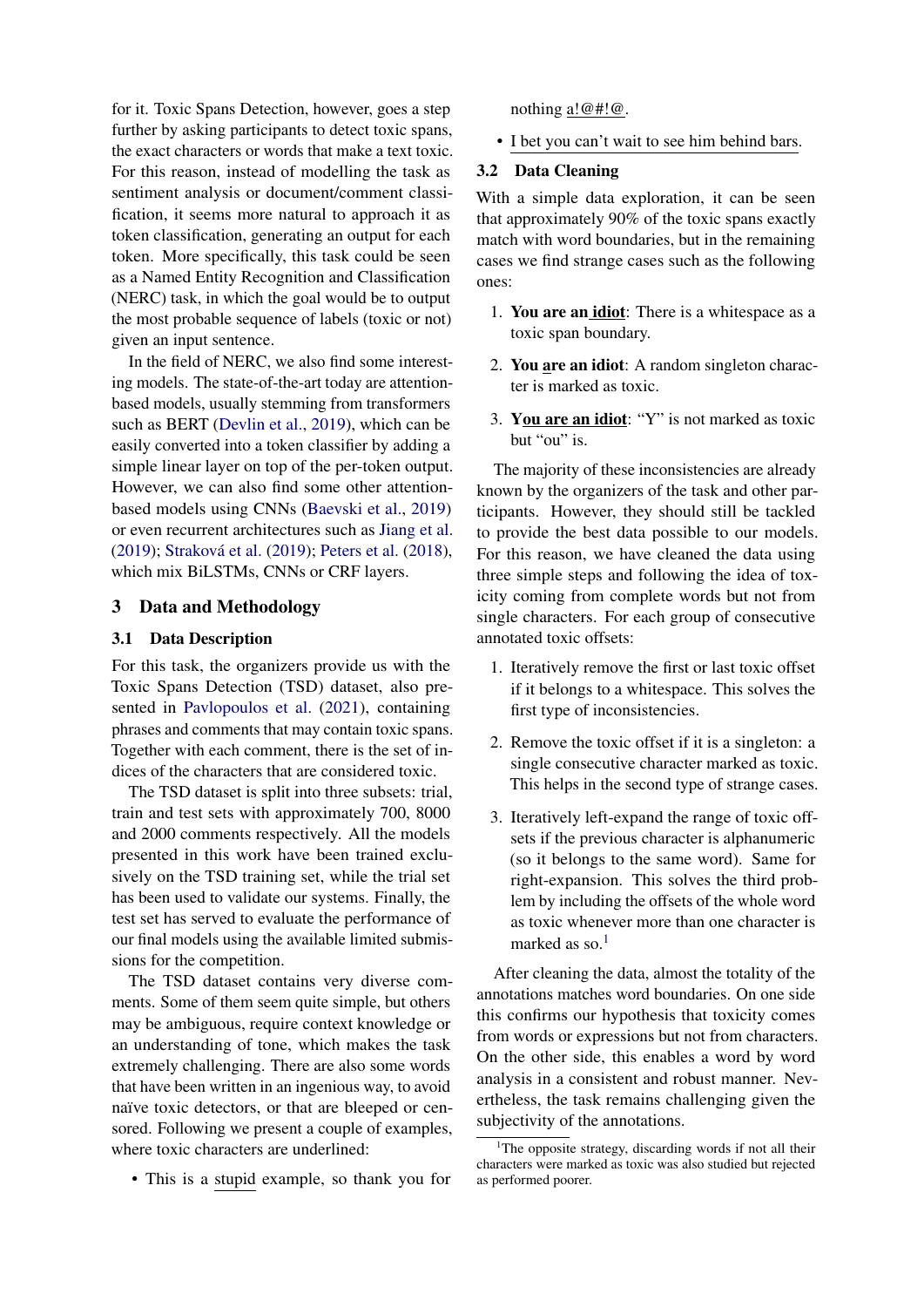## 3.3 Preprocessing

Once data is cleaned and before feeding it to the models, we lower case the text and tokenize it using WordPiece [\(Wu et al.,](#page-6-3) [2016\)](#page-6-3), the tokenizer used by BERT-based models, which splits text into (usually) sub-word units. Each of these units has its associated token embedding at the first layer of the respective models.

In this step, we also use the information of the already-cleaned toxic offsets to create a per-token binary label regarding its toxicity.

## 3.4 Models

LSTM Long Short-Term Memory was introduced in 1991 by [Hochreiter and Schmidhuber](#page-5-9) [\(1997\)](#page-5-9) as an extension of recurrent neural networks (RNNs), providing them with the ability to capture and memorize long-term dependencies and therefore help prevent the vanishing/exploding problems [\(Bengio et al.,](#page-5-10) [1994;](#page-5-10) [Pascanu et al.,](#page-5-11) [2013\)](#page-5-11).

We use an LSTM tagger as our baseline model to determine the lower bound performance that we should compare with. We use it as a first approach to solve the task, even though we know that the sentences of the dataset might be too long for the network to memorize and capture all long-term dependencies and the entire sentence context. As input for this model, we use pre-trained word embeddings from GloVe [\(Pennington et al.,](#page-5-12) [2014\)](#page-5-12).

Attention-based models In 2018, Google Research released Bidirectional Encoder Representation from Transformer (BERT) [\(Devlin et al.,](#page-5-4) [2019\)](#page-5-4) which achieved many state-of-the-art results on different NLP tasks. This success led to the creation of a lot of new models and improvements based on the BERT architecture: DistilBERT, RoBERTa, ALBERT, ... This architecture uses the same multihead transformer structure presented by [Vaswani](#page-6-4) [et al.](#page-6-4) [\(2017\)](#page-6-4), which is basically composed of several stacked Transformer blocks/encoders, including self-attention and feed-forward modules. These help the model obtain richer word representations by finding correlations with other tokens in the sentence.

For our task, we use two BERT-based models, BERT and DistilBERT, with a token classification head –a linear layer on top of the hidden state output of the last Transformer encoder–. These models are pre-trained on huge corpus from different sources and fine-tuned for our downstream task.

Multi-depth models Based on the previously presented BERT-like models, we implement a modification that consists in feeding the classification layer an augmented embedding for each token. This augmented embedding is formed by concatenating the hidden outputs of different Transformer blocks, instead of using the last output directly as done in common models for token classification. The empirical results show that using embeddings from different layers provides better representations and boosts the model's performance.

## 3.5 Postprocessing

Once a model outputs its predictions, we loop through them and, for those tokens predicted as toxic, we take their offsets and add them to the final set of toxic spans for that sentence.

Additionally, we add a postprocessing step to increase the correctness of our predictions regarding white characters. These are not returned as tokens by the tokenizer but occupy a character offset. For this reason, for each pair of consecutive tokens predicted as toxic, we also include to the final set the offsets of any white characters in between.

## 4 Results

All the results presented in this section have been calculated using the official metric, the F1-score on the predicted toxic offsets. For detailed information please refer to [Pavlopoulos et al.](#page-5-0) [\(2021\)](#page-5-0).

## 4.1 Model Comparison

In Table [1](#page-3-0) we report the results for the best configuration of each of our models both in the official trial and test sets. In these results, we can first note that all the models clearly outperform our baseline. Moreover, using the information of multiple layers is proved to be beneficial for this task, as it improves each of the respective base models, by 0.64% - 1.42%. Finally, note that although BERT is larger and more powerful than DistilBERT, it performs poorer in the test set. This might be due to the fact that we select our hyperparameters based on the F1-score on the trial set, which is relatively small and may not be representative of the test data. For this reason, our submitted model is a multi-depth DistilBERT, as it provides better generalization within this task and data.

#### 4.2 Layer Selection

In this study, we have trained a multi-depth Distil-BERT using the outputs of different layers or trans-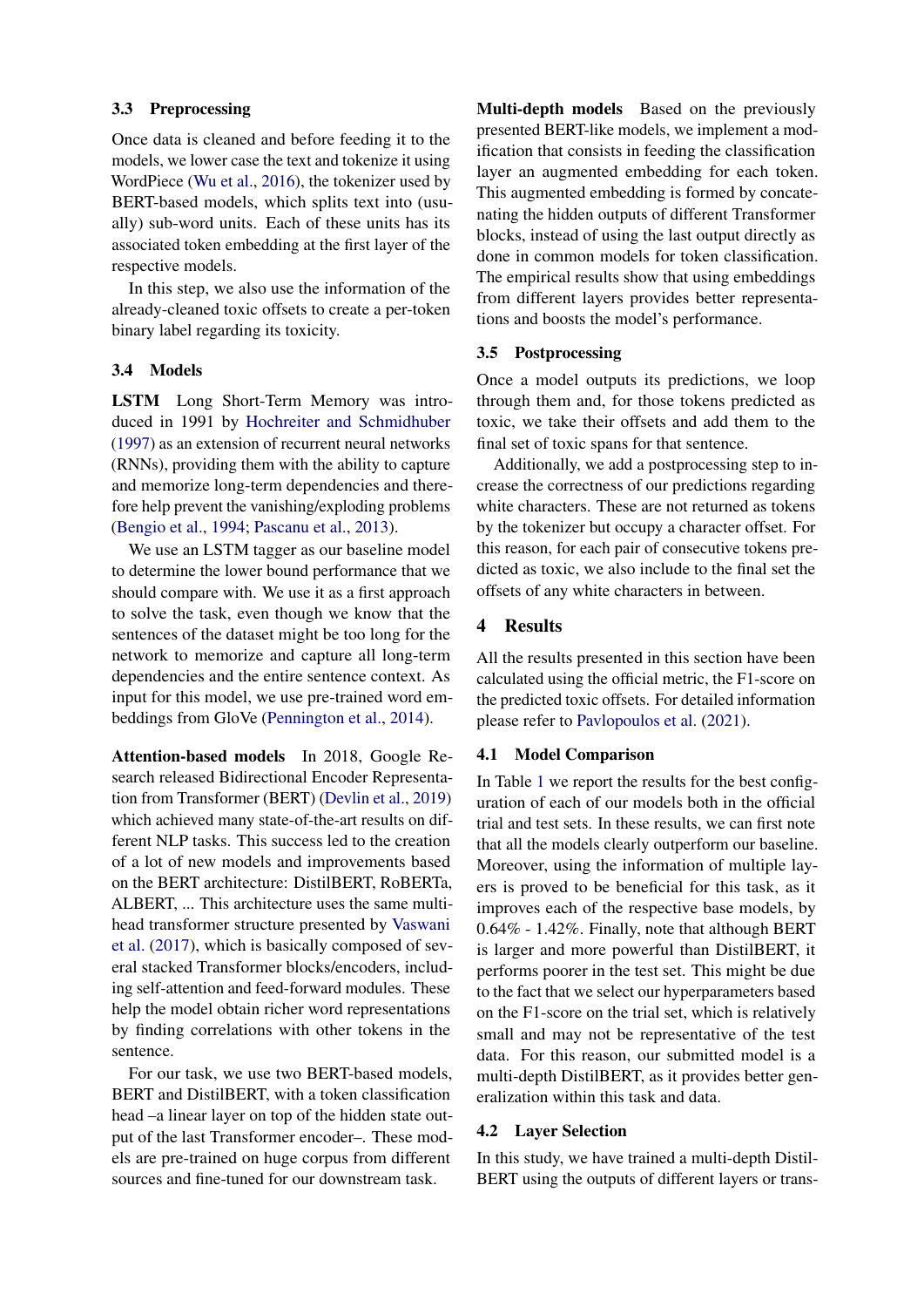<span id="page-3-0"></span>

| Model                  | <b>F1-score (trial)</b> | F1-score (test) |
|------------------------|-------------------------|-----------------|
| LSTM (baseline)        | 61.36%                  | 62.06%          |
| <b>DistilBERT</b>      | 69.04%                  | 67.43%          |
| <b>BERT</b>            | 69.22%                  | 66.45%          |
| Multi-depth DistilBERT | 69.68%                  | 68.22%          |
| Multi-depth BERT       | 70.01%                  | 67.87%          |

Table 1: Performance comparison for various architectures in the official trial (used as validation) and test sets.

former blocks to study its impact on the model's performance.

Table [2](#page-3-1) shows the results for different experiments in which we have concatenated the outputs of the last N layers of DistilBERT before feeding these enlarged hidden states to the fully connected layer that performs classification.

Results show that performance can be improved by adding different block's outputs, but can also degrade when using too many. For DistilBERT, which has 6 transformer blocks, the sweet spot seems to be using the last 3 layers. Using all 6 also provides good results, which may imply that the first layer's output is also quite informative for this task in which words themselves already help predicting their toxicity.

<span id="page-3-1"></span>

|               | Last N layers F1-score (trial) |
|---------------|--------------------------------|
|               | 69.04%                         |
| 2             | 69.48%                         |
| $\mathcal{R}$ | 69.68%                         |
| 4             | 69.11%                         |
| 5             | 68.94%                         |
| <i>6</i>      | 69.48%                         |

Table 2: Performance comparison for multi-depth DistilBERT in the trial set using the concatenation of the last N layer's outputs for the final classification.

## <span id="page-3-3"></span>4.3 Ablation Study

In these experiments, we took apart one component of our system at a time to see its effect on the system's performance. The main components of our method are presented in Section [3,](#page-1-1) and details about our implementation can be found in Appendix [A.](#page-6-5)

Table [3](#page-3-2) shows the results for this study, in which we can easily see that all components work towards the performance of our model. Apart from the multi-depth component, which has already been studied, Dropout has been key for our giant model to generalize and prevent overfitting the small data. Using Label Smoothing has also helped, letting the model adapt to the intrinsic subjectivity of the annotations.

Regarding data preparation, it can be seen that the cleaning step has been crucial for the good performance of our system, supporting the known quote "Garbage in, garbage out". Finally, our simple postprocessing stage has also provided some tenths to the final performance.

<span id="page-3-2"></span>

| Model                     | F1-score (trial) |
|---------------------------|------------------|
| Multi-depth DistilBERT    | 69.68%           |
| $(ours) - Multi-depth$    | 69.04%           |
| $(ours) - Dropout$        | 68.25%           |
| (ours) – Label Smoothing  | 69.17%           |
| $(ours)$ – Data Cleaning  | 66.44%           |
| $(ours) - Postprocessing$ | 69.38%           |

Table 3: Ablation study on the system's components. '–' means leaving that component out. Results for the official trial set.

#### 4.4 Ensemble

Given the results we obtained with single models, we found it interesting to mix some of them to see if they were focusing on different parts of data and could improve the predictions while working together.

Following this idea, we created a simple majority-voting ensemble using the multi-depth models with "last N layers" for  $N = 1, 3, 6$ ; this is, a base DistilBERT, a model that concatenates the output of the last 3 transformer blocks and another one that uses all 6 layers of DistilBERT.

The final result for this ensemble is 69.34% in the trial set –used as validation– and  $68.54\%$  in the test set, our best submission. Note that although being worse than our best single model in the trial set, it has better generalization skills and boosts the performance in the unseen test set.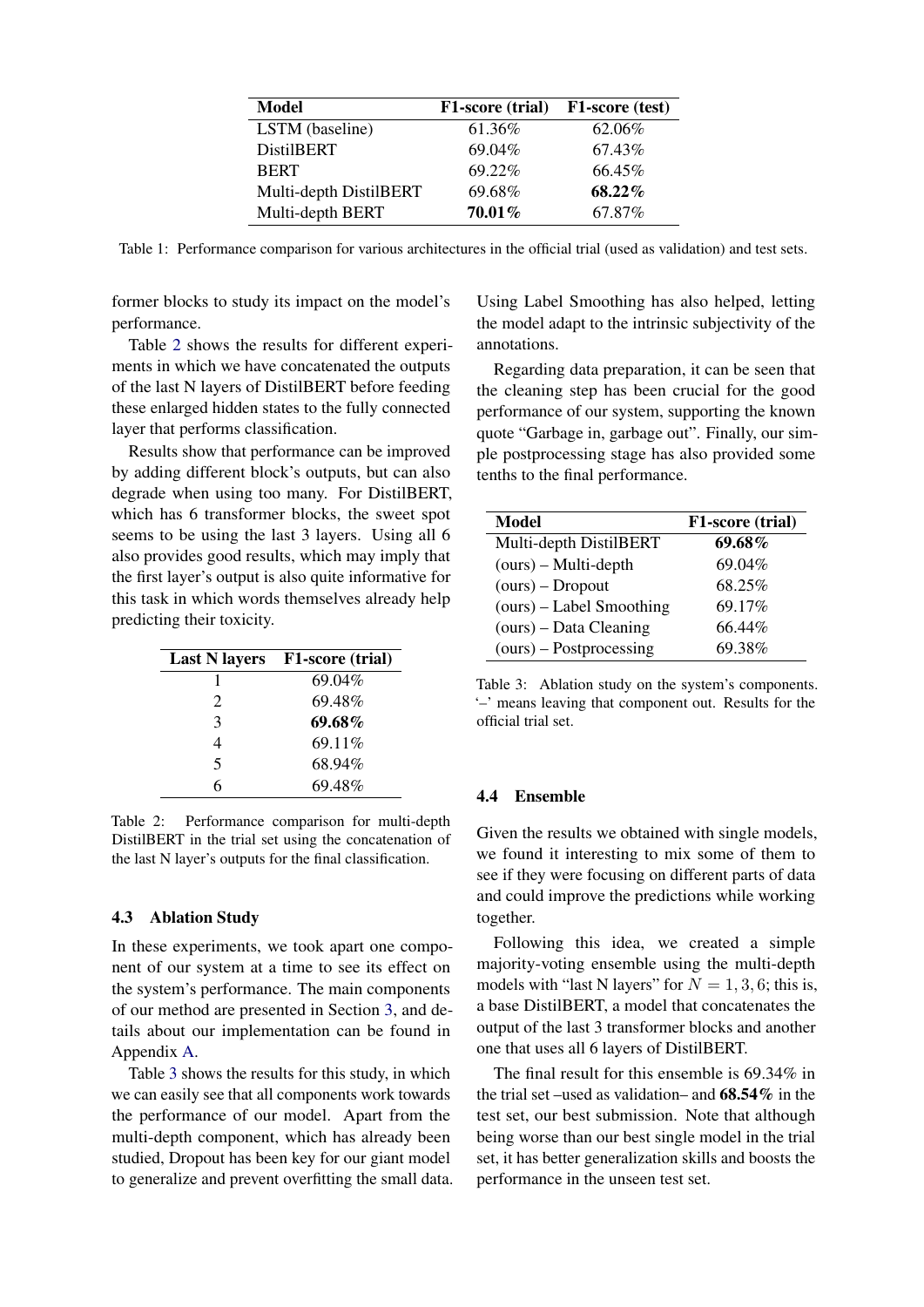# 4.5 Qualitative

Apart from the quantitative analysis done before, we analyze in a qualitative manner the performance and behaviour of our best model, to see how well detects offensive and toxic words and in which cases it fails.

Below we present some examples of sentences in the dataset together with their ground truth spans and the detection done by the model. The ground truth toxic words appear underlined while the prediction is shown in red.

Correct predictions We observe how our system is highly capable of identifying toxic and offensive words, both when they appear alone and in multi-word expressions.

- Billy, are you a complete *idiot*, being thick headed or just not reading what people...
- People insist on being dumb. No other explanation.
- Could you please kill yourself?

Wrong predictions However, our system also fails in some challenging comments. As seen below with the word "poorly", our method misses some words marked as toxic which are not very offensive or disrespectful but can become toxic due to the context.

• People don't buy that poorly built Russian houses...

In other cases, our system identifies toxicity when it is not annotated, although under our perspective the prediction seems correct. This could be due to the ambiguity of the task or inconsistencies in the annotations. An example of it is the expression "freaking donkeys":

• These freaking donkeys all need to be removed from office. I'm so sick and tired of...

Finally, our model fails to detect connectors such as "of" and "and" in between toxic words. In the dataset there are several annotation philosophies: some annotations tend to mark entire expressions as toxic and some others are more word-oriented, excluding connectors between words.

• Are these some of those Russian pieces of crap that they seem to be building all over Alaska.

Ethical concerns While doing the qualitative analysis we found several examples indicating that there could be racial bias in the predictions of our model, and although it is beyond the scope of the challenge, we found important to pay attention to it. For this reason, we took some examples from the trial set containing comments about races and changed the words referring to races or origin by others. Below we show an example. The first comment belongs to the competition dataset, while the other is a modification of it, with words "black" changed for "white" and vice versa, and "Mexican" changed for "American".

- Black folks built this nation and got lynching for the work. Heck, white folks can be so mean that when they lost their slaves they invited illegal Mexican immigrants to do the work black slaves use to do.
- White folks built this nation and got lynching for the work. Heck, black folks can be so mean that when they lost their slaves they invited illegal American immigrants to do the work black slaves use to do.

We observe that in both cases the system identifies the word "black" as toxic, but not "white", even when these non-toxic adjectives are the only difference between them. Furthermore, the system only identifies "immigrants" as toxic when appearing next to "Mexican" but not with "American".

This undesired discrimination happens because there are lots of racist comments in the dataset, which are obviously annotated as toxic. Given that it seems there are more comments against some specific ethnic groups than others, the system associates certain racial references with racism and thus with toxicity.

This is a problem that comes from the data, including the one used in the pre-training phase of BERT models. However, there are several de-bias techniques in the literature [\(Manzini et al.,](#page-5-13) [2019;](#page-5-13) [Sun et al.,](#page-5-14) [2019;](#page-5-14) [Liang et al.,](#page-5-15) [2020\)](#page-5-15) that could be applied to our model to alleviate it.

# 5 Conclusion

In this work, we have presented a solution for the SemEval-2021 Task 5: Toxic Spans Detection competition, which is a challenging task due to the subjectivity of toxicity and the requirement of context knowledge.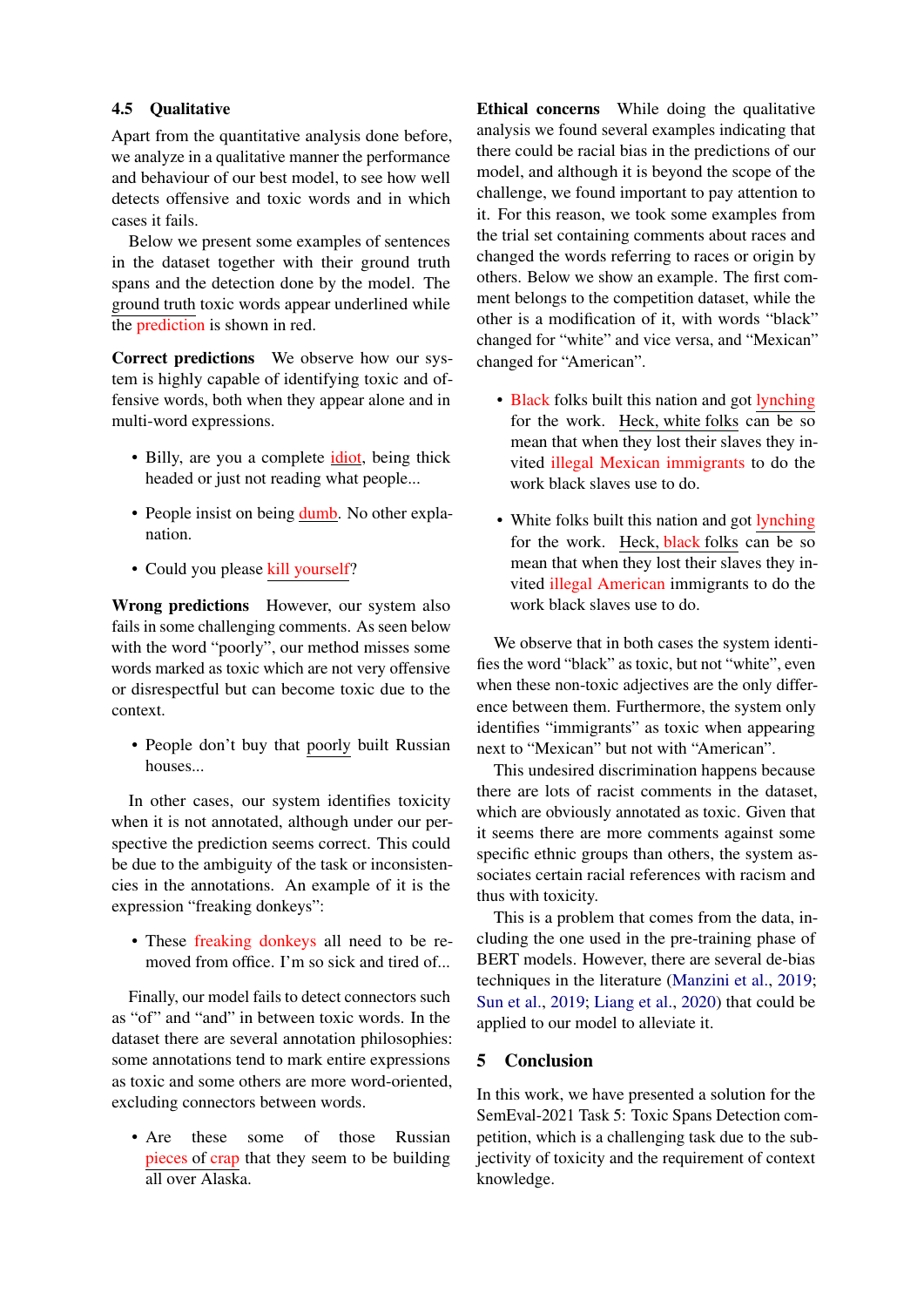During the development of our solution, a multidepth DistilBERT model, we have proved the power of pre-trained models and transfer learning to a downstream task with limited data, at the same time that we have demonstrated the benefits of combining the outputs of multiple BERT models' layers for token classification.

With an F1-score of 68.54% the presented model ranks 14 out of 91 participating teams in the competition and, although it presents some racial bias that could be corrected, from the qualitative results we conclude that it has a very good performance, hence being able to be used in real-life applications.

## Acknowledgments

We would like to thank the SemEval-2021 organizers for their effort in preparing the challenge and their help during the competition, as well as the reviewers for their constructive comments. We are also deeply grateful to Jordi Armengol-Estape´ from Barcelona Supercomputing Center (BSC) for providing valuable insight into our project.

#### References

- <span id="page-5-5"></span>Alexei Baevski, Sergey Edunov, Yinhan Liu, Luke Zettlemoyer, and Michael Auli. 2019. [Cloze-driven](http://arxiv.org/abs/1903.07785) [pretraining of self-attention networks.](http://arxiv.org/abs/1903.07785)
- <span id="page-5-10"></span>Y. Bengio, Patrice Simard, and Paolo Frasconi. 1994. [Learning long-term dependencies with gradient de](https://doi.org/10.1109/72.279181)[scent is difficult.](https://doi.org/10.1109/72.279181) *IEEE transactions on neural networks / a publication of the IEEE Neural Networks Council*, 5:157–66.
- <span id="page-5-4"></span>Jacob Devlin, Ming-Wei Chang, Kenton Lee, and Kristina Toutanova. 2019. [BERT: Pre-training of](http://arxiv.org/abs/1810.04805) [deep bidirectional transformers for language under](http://arxiv.org/abs/1810.04805)[standing.](http://arxiv.org/abs/1810.04805)
- <span id="page-5-9"></span>Sepp Hochreiter and Jürgen Schmidhuber. 1997. [Long](https://doi.org/10.1162/neco.1997.9.8.1735) [short-term memory.](https://doi.org/10.1162/neco.1997.9.8.1735) *Neural computation*, 9:1735– 80.
- <span id="page-5-6"></span>Yufan Jiang, Chi Hu, Tong Xiao, Chunliang Zhang, and Jingbo Zhu. 2019. [Improved differentiable ar](https://doi.org/10.18653/v1/D19-1367)[chitecture search for language modeling and named](https://doi.org/10.18653/v1/D19-1367) [entity recognition.](https://doi.org/10.18653/v1/D19-1367) In *Proceedings of the 2019 Conference on Empirical Methods in Natural Language Processing and the 9th International Joint Conference on Natural Language Processing (EMNLP-IJCNLP)*, pages 3585–3590, Hong Kong, China. Association for Computational Linguistics.
- <span id="page-5-15"></span>Paul Pu Liang, Irene Mengze Li, Emily Zheng, Yao Chong Lim, Ruslan Salakhutdinov, and Louis-Philippe Morency. 2020. [Towards debiasing sen](http://arxiv.org/abs/2007.08100)[tence representations.](http://arxiv.org/abs/2007.08100)
- <span id="page-5-3"></span>Ping Liu, Wen Li, and Liang Zou. 2019. [NULI at](https://doi.org/10.18653/v1/S19-2011) [SemEval-2019 task 6: Transfer learning for offen](https://doi.org/10.18653/v1/S19-2011)[sive language detection using bidirectional trans](https://doi.org/10.18653/v1/S19-2011)[formers.](https://doi.org/10.18653/v1/S19-2011) In *Proceedings of the 13th International Workshop on Semantic Evaluation*, pages 87– 91, Minneapolis, Minnesota, USA. Association for Computational Linguistics.
- <span id="page-5-1"></span>Debanjan Mahata, Haimin Zhang, Karan Uppal, Yaman Kumar, Rajiv Ratn Shah, Simra Shahid, Laiba Mehnaz, and Sarthak Anand. 2019. [MIDAS at](https://doi.org/10.18653/v1/S19-2122) [SemEval-2019 task 6: Identifying offensive posts](https://doi.org/10.18653/v1/S19-2122) [and targeted offense from Twitter.](https://doi.org/10.18653/v1/S19-2122) In *Proceedings of the 13th International Workshop on Semantic Evaluation*, pages 683–690, Minneapolis, Minnesota, USA. Association for Computational Linguistics.
- <span id="page-5-13"></span>Thomas Manzini, Yao Chong Lim, Yulia Tsvetkov, and Alan W Black. 2019. [Black is to criminal as cau](http://arxiv.org/abs/1904.04047)[casian is to police: Detecting and removing multi](http://arxiv.org/abs/1904.04047)[class bias in word embeddings.](http://arxiv.org/abs/1904.04047)
- <span id="page-5-11"></span>Razvan Pascanu, Tomas Mikolov, and Yoshua Bengio. 2013. [On the difficulty of training recurrent neural](http://arxiv.org/abs/1211.5063) [networks.](http://arxiv.org/abs/1211.5063)
- <span id="page-5-0"></span>John Pavlopoulos, Jeffrey Sorensen, Léo Laugier, and Ion Androutsopoulos. 2021. [SemEval-2021 task](https://doi.org/10.18653/v1/2021.semeval-1.6) [5: Toxic spans detection.](https://doi.org/10.18653/v1/2021.semeval-1.6) In *Proceedings of the 15th International Workshop on Semantic Evaluation (SemEval-2021)*, pages 59–69, Online. Association for Computational Linguistics.
- <span id="page-5-12"></span>Jeffrey Pennington, Richard Socher, and Christopher Manning. 2014. [GloVe: Global vectors for word](https://doi.org/10.3115/v1/D14-1162) [representation.](https://doi.org/10.3115/v1/D14-1162) In *Proceedings of the 2014 Conference on Empirical Methods in Natural Language Processing (EMNLP)*, pages 1532–1543, Doha, Qatar. Association for Computational Linguistics.
- <span id="page-5-8"></span>Matthew E. Peters, Mark Neumann, Mohit Iyyer, Matt Gardner, Christopher Clark, Kenton Lee, and Luke Zettlemoyer. 2018. [Deep contextualized word repre](http://arxiv.org/abs/1802.05365)[sentations.](http://arxiv.org/abs/1802.05365)
- <span id="page-5-2"></span>Bao-Tran Pham-Hong and Setu Chokshi. 2020. [PGSG](https://www.aclweb.org/anthology/2020.semeval-1.280) [at SemEval-2020 task 12: BERT-LSTM with tweets'](https://www.aclweb.org/anthology/2020.semeval-1.280) [pretrained model and noisy student training method.](https://www.aclweb.org/anthology/2020.semeval-1.280) In *Proceedings of the Fourteenth Workshop on Semantic Evaluation*, pages 2111–2116, Barcelona (online). International Committee for Computational Linguistics.
- <span id="page-5-7"></span>Jana Straková, Milan Straka, and Jan Hajic. 2019. [Neu](https://doi.org/10.18653/v1/P19-1527)[ral architectures for nested NER through lineariza](https://doi.org/10.18653/v1/P19-1527)[tion.](https://doi.org/10.18653/v1/P19-1527) In *Proceedings of the 57th Annual Meeting of the Association for Computational Linguistics*, pages 5326–5331, Florence, Italy. Association for Computational Linguistics.
- <span id="page-5-14"></span>Tony Sun, Andrew Gaut, Shirlyn Tang, Yuxin Huang, Mai ElSherief, Jieyu Zhao, Diba Mirza, Elizabeth Belding, Kai-Wei Chang, and William Yang Wang. 2019. [Mitigating gender bias in natural language](http://arxiv.org/abs/1906.08976) [processing: Literature review.](http://arxiv.org/abs/1906.08976)